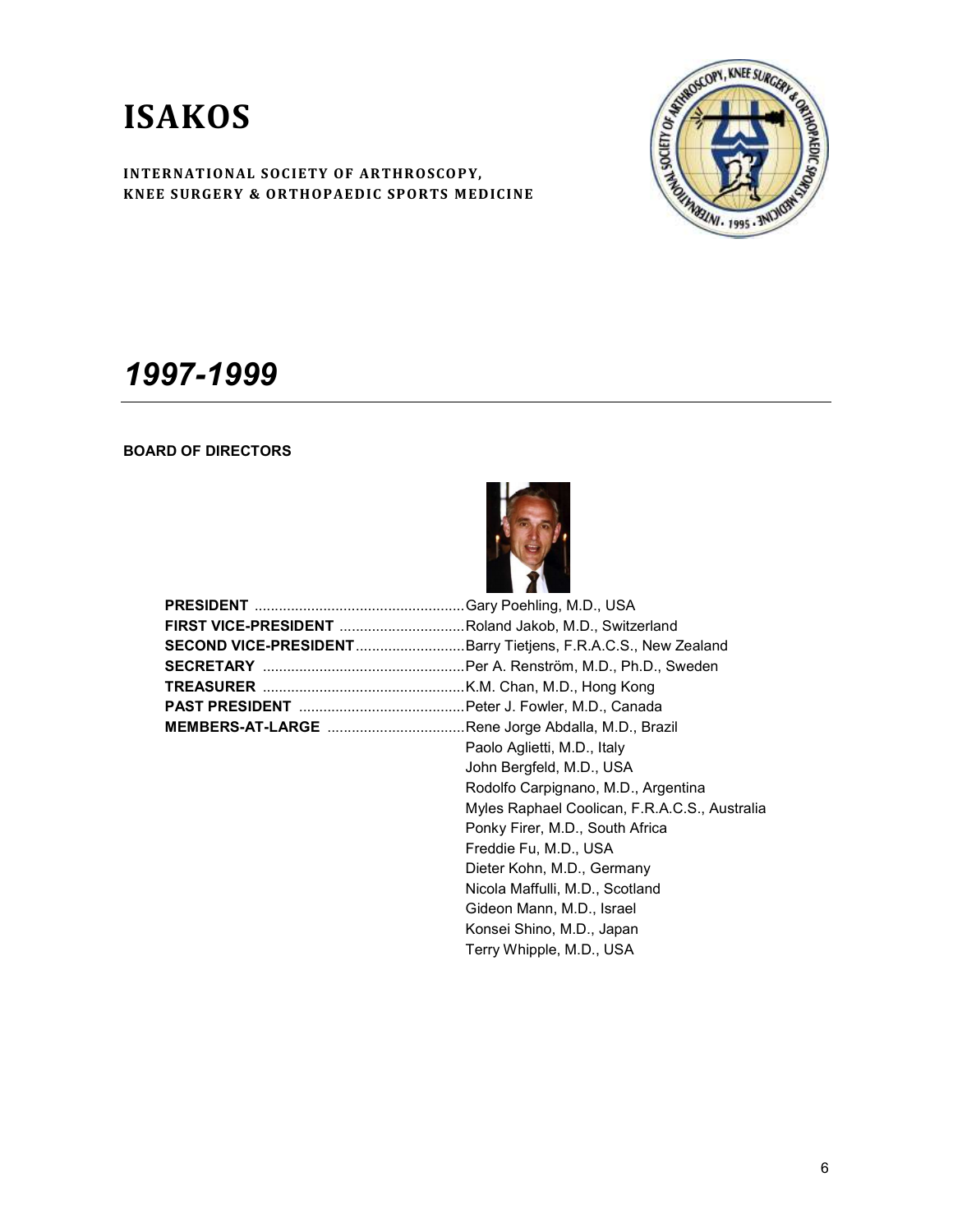

#### COMMITTEE MEMBERS

#### **ARTHROSCOPY**

Alfredo Panni, M.D., Italy, Chair Rene Abdalla, M.D., Brazil Philippe Beaufils, M.D., France Mahmut Doral, M.D., Turkey Alex Finsterbush, M.D., Israel Andre Frank, M.D., France Robert Jackson, M.D., USA Jung Man Kim, M.D., Korea Arthur Lim, M.D., The Netherlands Stephen Snyder, M.D., USA Jamie Wageck, M.D., Brazil

### BYLAWS

Per Renström, M.D., Sweden, Chair Moises Cohen, M.D., Brazil Dieter Kohn, M.D., Germany

#### COMMUNICATIONS

Don Johnson, M.D., Canada, Chair Vladimir Bobic, M.D., England Brain Day, M.D., Canada Brian Hurson, F.R.C.S.(I), Jreland lan McLean, F.R.A.C.S., Australia Rosemarie Morwessel, M.D., USA C.N. Van Dijk, M.D., The Netherlands

## DOCUMENTATION & OUTCOMES

Christopher Harner, M.D., USA, Chair Arthur Boland, M.D., USA Phil Branson, M.D., USA Alex Finsterbush, M.D., Israel John Fulkerson, M.D., USA Lanny Johnson, M.D., USA Alexandra Kirkley, M.D., Canada Philippe Neyret, M.D., France

### EDUCATION

Dieter Kohn, M.D., Germany, Chair Vladimir Bobic, M.D., England Steve Burkhart, M.D., USA Ramon Cugat, M.D., Spain Evan Ekman, M.D., USA Diego Espinosa, M.D., Argentina J. Fujikawa, M.D., Japan John King, M.D., England Kurt Spindler, M.D., USA P. Thiagarajan, M.D., Singapore Jaap Willems, M.D., Ph.D., The Netherlands

### FINANCE

K.M. Chan, M.D., Hong Kong, Chair Terry Whipple, M.D., USA Barry Tietjens, F.R.A.C.S., New Zealand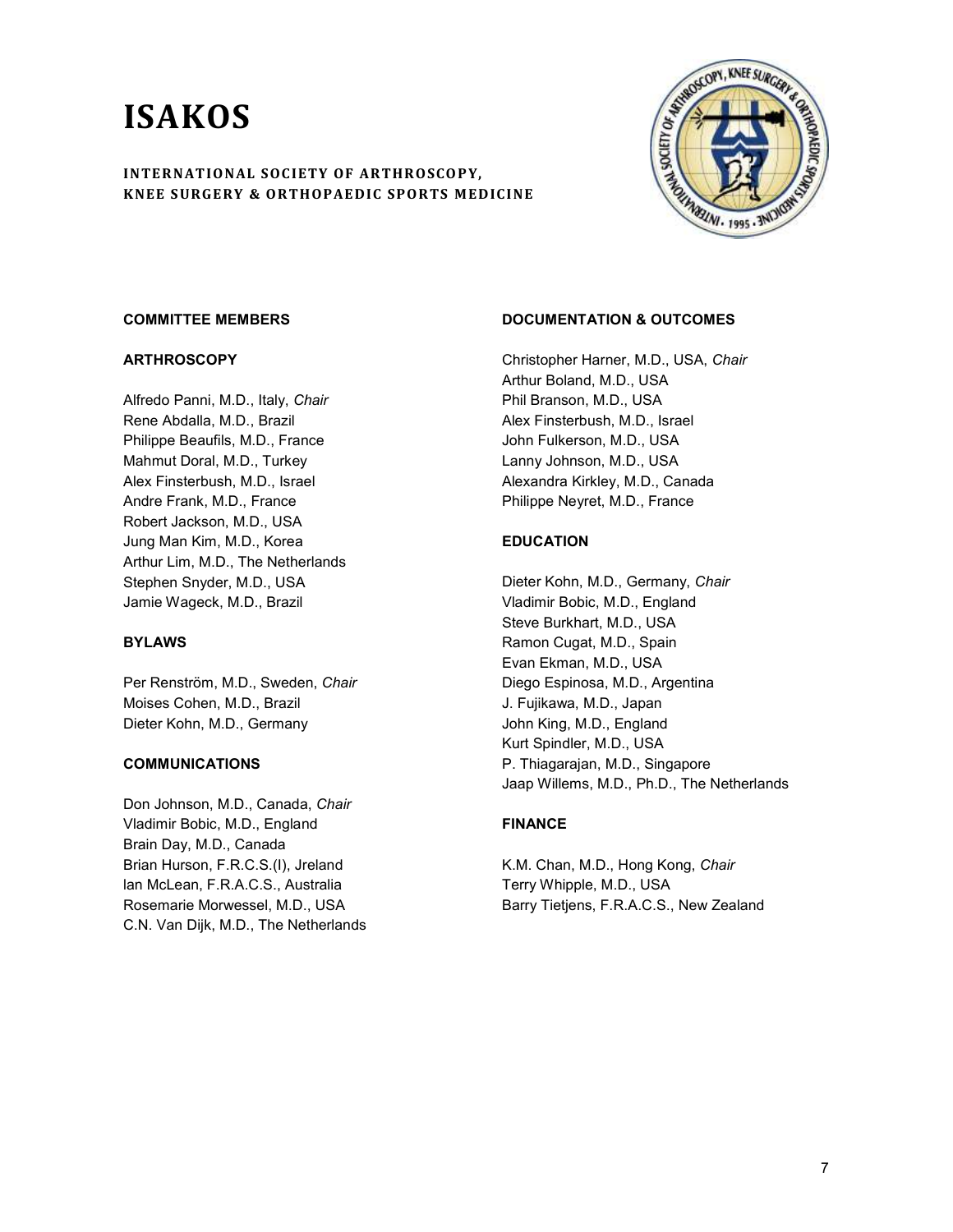

#### KNEE

Paolo Aglietti, M.D., Italy, Chair Dae Kyung Bae, M.D., Korea Pierre Chambat, M.D., France Myles Coolican, F.R.A.C.S., Australia Brain Hurson, M.D., Jreland Tomihisa Koshino, M.D., Japan Rene Marti, M.D., The Netherlands Urs Munzinger, M.D., Switzerland Hans Paessler, M.D., Germany James Rand, M.D., USA Paolo Rockett, M.D., Brazil Michael Soudry, M.D., Israel

#### MEMBERSHIP

Moises Cohen, M.D., Brazil, Chair Karl Peter Benedetto, M.D., Austria Kazuhiko Inoue, M.D., Japan Peter Jokl, M.D., USA Wilhelm Klein, M.D., Germany Satku Satkumanantham, M.D., Singapore Luis Vargas, M.D., USA

#### PROGRAM

John Bergfeld, M.D., USA, Chair John Bartlett, F.R.A.C.S., Australia Rodolfo Carpignano, M.D., Argentina Pieter J. Erasmus, M.D., South Africa Ken Jackson, M.D., USA Masahiro Kurosaka, M.D., Japan Mike Malek, M.D., USA, Local Host Tony Miniaci, M.D., Canada Craig Morgan, M.D., USA Frank Pettrone, M.D., USA Jaap Willems, M.D., Ph.D., The Netherlands Paolo Aglietti, M.D., Italy Chris Harner, M.D., USA Don Johnson, M.D., Canada

Dieter Kohn, M.D., Germany Gideon Mann, M.D., Israel Alfredo Panni, M.D., Italy Hans-Ulrich Staubli, M.D., Switzerland Terry Whipple, M.D., USA

#### **SCIENTIFIC**

Hans-Ulrich Staubli, M.D., Switzerland, Chair F. Allen Barber, M.D., USA Lars Engebretsen, M.D., Norway Cy Frank, M.D., Canada William Garrett, M.D., USA Robert Johnson, M.D., USA Nicola Maffulli, M.D., Scotland Bernard Moyen, M.D., France Lars Peterson, M.D., Sweden Rene Verdonk, M.D, Belgium Kazunori Yasuda, M.D., Japan Savio L-Y Woo, M.D., USA

#### SPORTS MEDICINE

Gideon Mann, M.D., Israel, Chair Wahid Al-Kharusi, M.D., Oman Ned Amendola, M.D., Canada Nicolas Antao, M.D., India John Bartlett, M.D., Australia Metin Baydar, M.D., Turkey Ponky Firer, M.D., South Africa Peter Fowler, M.D., Canada Freddie Fu, M.D., USA Hartmut Krahl, M.D., Germany Romeau Krause, M.D., Brazil Paolo Mariani, M.D., Italy David Martin, M.D., USA Rick Myers, M.D., USA Alberto Pienovi, M.D., Argentina Giancarlo Puddu, M.D., Italy Per Renström, M.D., Ph.D., Sweden Bernard Segesser, M.D., Switzerland